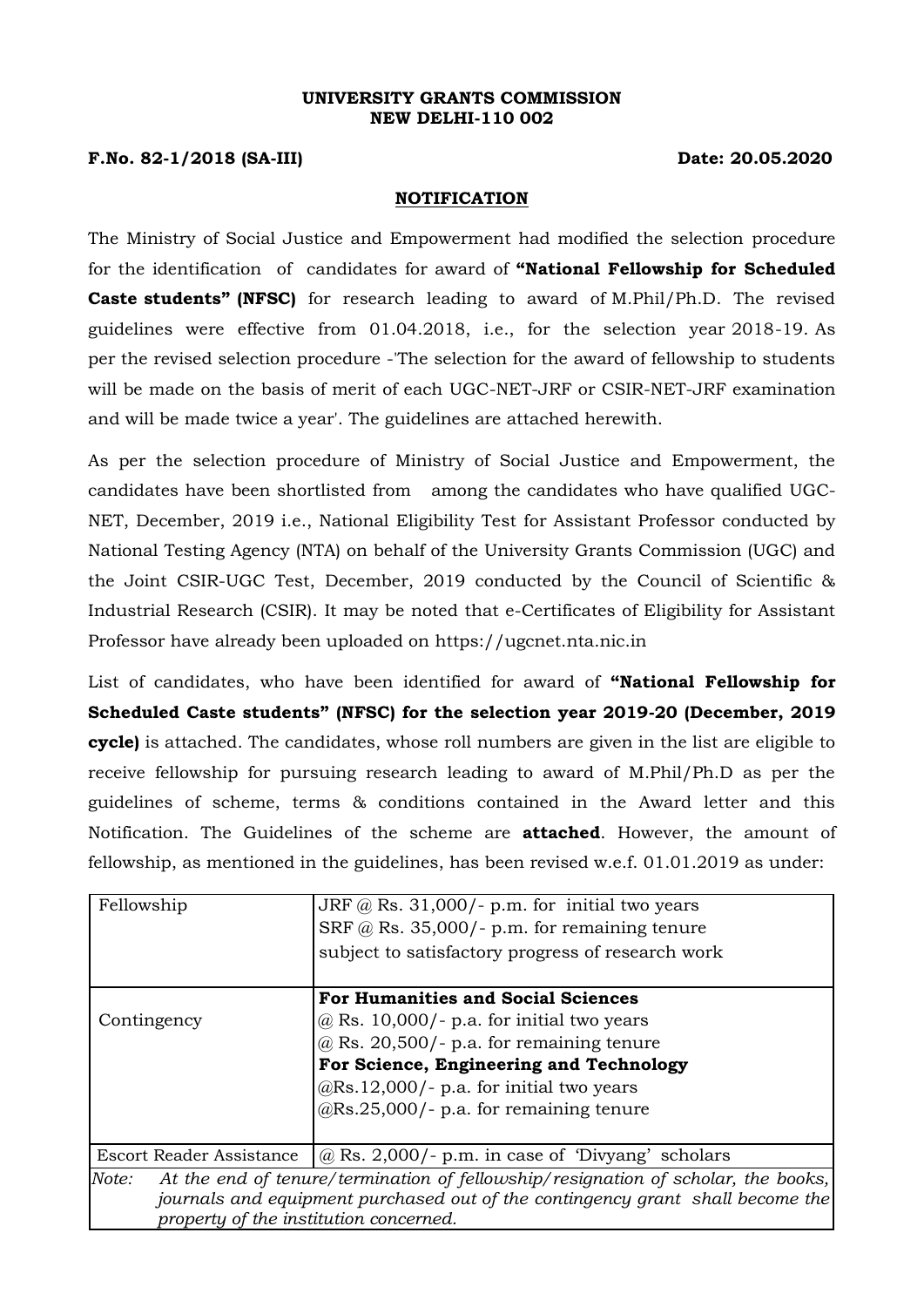The candidates and the institutions where the identified candidates are pursuing their research or where a candidate seeks admission are required to adhere to the following:

1. The candidates, whose roll numbers are given in the attached list may also check their result on UGC website at [www.ugcnetonline.in.](http://www.ugcnetonline.in/) The candidates, who want to avail the fellowship for pursuing research leading to award of M.Phil/Ph.D may download their Award Letter from [www.ugcnetonline.in.](http://www.ugcnetonline.in/)

2. The candidates and their institutions may note that the selections have been made on the basis of information given by the candidates, while applying for NET. Therefore, their selection is provisional. The eligibility of the candidate, for the fellowship, is required to be ensured by University/Institution at the time of admission to M.Phil/Ph.D.

3. The fellowship will be payable from the date of issue of result of NFSC (in case, the candidate is already pursuing M.Phil/Ph.D) OR from the actual date of joiningM.Phil/Ph.D, whichever is later. Therefore, if a candidate has already taken admission, for M.Phil./Ph.D through regular and full time mode, in any UGC recognised University/Institution and his/her roll number is given in the list, he/she should apply for fellowship **before 31.07.2020** only.

4. The identified candidates who have not taken admission/registration are advised to get admission and registration for regular and full time M.Phil/Ph.D in a UGC recognised University/Institution at the first available opportunity but not later than three years from the date of issue of award letter.

5. For claiming the fellowship the candidates are advised to fill in the 'Verification Form cum Joining Report' and submit it to the officials concerned of their institutions. The verification form shall be duly signed/countersigned by the scholar, the Guide, the Head of Department and the Registrar of University/Director of Institute. A proforma of the 'Verification Form cum Joining Report' is also **attached** below.

6. The fellowship amount shall be disbursed by UGC directly into the bank account of the Awardee. The fellowship is payable for a maximum period of five years. The fellowship will not be payable for gap period between submission of M.Phil dissertation and admission in Ph.D. The maximum gap period allowed between submission of M.Phil dissertation and admission in Ph.D is one year. However, the period of five years for payment of fellowship will be counted from the date of joining the fellowship.

7. Apart from verifying the credentials of candidate, the university/institution is also required to strictly follow the following:

- I. Read the guidelines of scheme and this notification thoroughly.
- II. Verify and ensure that the candidate is eligible for receiving the fellowship under the scheme as per the guidelines and this notification.
- III. Ensure the authenticity and correctness of claim of candidate that he/she belongs to a notified Scheduled Caste category.
- IV. Verify/authenticate the required educational qualifications and marks obtained by him/her.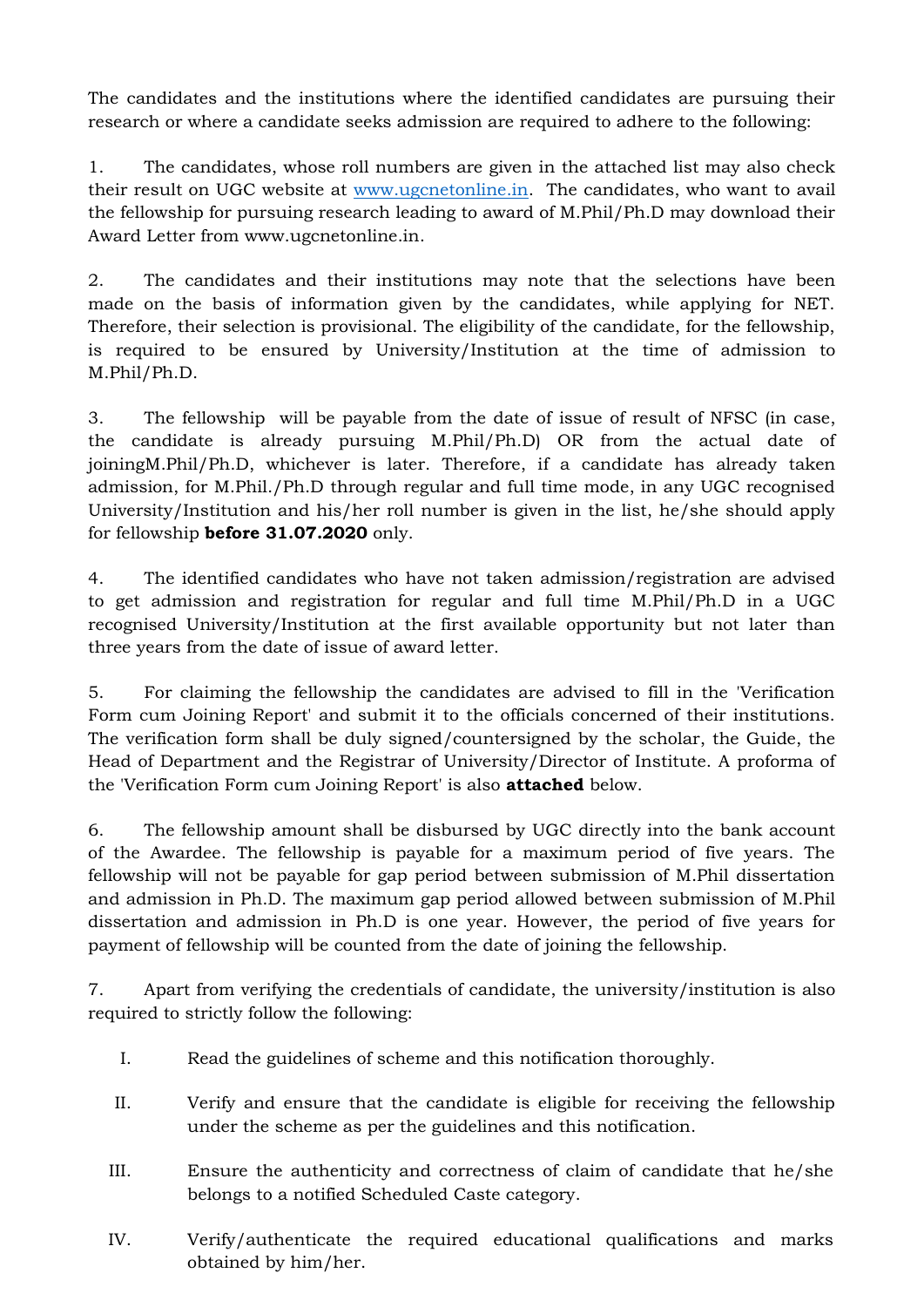- V. Ensure that all the documents required as per the guidelines and notification are completely and correctly filled by the scholar in the formats prescribed by UGC.
- VI. Deposit all the documents submitted by the candidate and keep their record in its safe custody and upload the required information, on the scholarship payment portal for claiming the fellowship through DBT mode.
- VII. Ensure that both the 'Verification Form cum Joining Report' and 'Certificate by the Institution' are strictly as per the format given hereunder, are completely filled, properly scanned and uploaded on the scholarship portal.

8. After satisfying itself of the genuineness of the claim and verification of all facts as given in the verification form cum joining report, the concerned institution shall link the candidate on the portal, give all the details and upload a legible and complete copy of scanned 'verification form cum joining report' along with the 'Certificate by the Institution' on the scholarship payment portal **(**<https://scholarship.canarabank.in/>**)**

9. Once the candidate starts receiving the fellowship, Institution shall ensure that all the claims for Fellowship, HRA and contingency are received regularly by them and the data is uploaded by them in a time bound manner on scholarship portal on monthly basis (before 15th of every month).

10. The data of scholar is required to be uploaded by a 'Maker' and approved by a 'Checker' who should be permanent officials of that university/institution & duly authorised by the Head of Institution to access the scholarship payment portal.

# **Important Note:**

- *I. Strict action, as per law, shall be taken against the scholar for furnishing any type of wrong/misleading information in respect of his/her eligibility and other details for getting the fellowship and for furnishing wrong/misleading information during the tenure of research period. UGC reserves the right to take action/initiate proceedings against such scholars and for recovery of full amount of paid fellowship along with interest.*
- *II. The institution concerned and its officials shall be held responsible if any payment is made to an ineligible scholar on the basis of uploading of wrong/misleading information on the payment portal. Actionshall be taken against the institution/officials including blacklisting of the institution and recovery of paid amount of fellowship with interest from the institution/officials concerned.*
- *III. Un-authorised access of the scholarship payment portal shall invite action under the relevant provisions of the Information Technology (IT) Act.*

*\*\*\*\*\*\*\*\*\*\*\*\*\*\*\*\*\*\**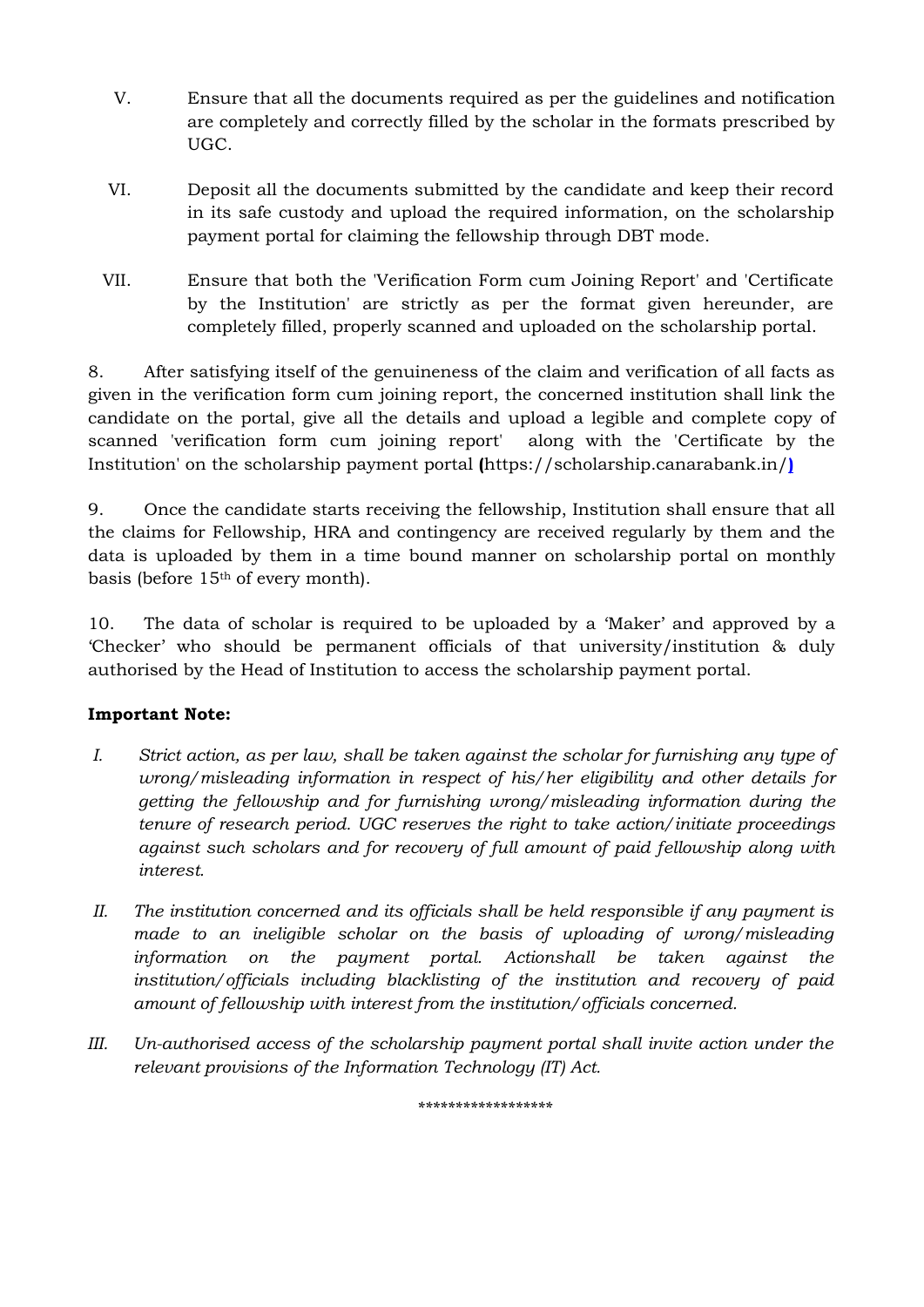### **University Grants Commission New Delhi-110002**

| <b>National Fellowship for Scheduled Caste Students</b><br>$(NFSC) - 2019-20$<br>VERIFICATION FORM CUM JOINING REPORT FOR AVAILING FELLOWSHIP<br><b>UNDER THE SCHEME</b> |                                                                                                                                                                                          |  | PHOTOGRAPH<br>OF CANDIDATE |
|--------------------------------------------------------------------------------------------------------------------------------------------------------------------------|------------------------------------------------------------------------------------------------------------------------------------------------------------------------------------------|--|----------------------------|
| $\mathbf{1}$                                                                                                                                                             | Name of Scholar/Candidate                                                                                                                                                                |  |                            |
| $\overline{2}$                                                                                                                                                           | Date of Birth                                                                                                                                                                            |  |                            |
| 3                                                                                                                                                                        | 12 digit unique AADHAAR Number                                                                                                                                                           |  |                            |
| $\overline{4}$                                                                                                                                                           | Whether belong to a notified Scheduled Caste<br>(SC) category                                                                                                                            |  |                            |
| 5                                                                                                                                                                        | No. of UGC-NET e-Certificate for eligibility for<br>Assistant Professor                                                                                                                  |  |                            |
| 6                                                                                                                                                                        | NFSC-2019-20 Award letter Number and<br>UGC-Ref.No.                                                                                                                                      |  |                            |
| $\boldsymbol{7}$                                                                                                                                                         | Year of passing of Master's Degree<br><sub>or</sub><br>equivalent examination                                                                                                            |  |                            |
| 8                                                                                                                                                                        | Percentage of Marks in Master's Degree or<br>equivalent examination                                                                                                                      |  |                            |
| 9                                                                                                                                                                        | Pursuing research for M.Phil or Ph.D                                                                                                                                                     |  |                            |
| 10                                                                                                                                                                       | Date of Admission for M.Phil/Ph.D                                                                                                                                                        |  |                            |
| 11                                                                                                                                                                       | Whether registered for M.Phil/Ph.D                                                                                                                                                       |  |                            |
| 12                                                                                                                                                                       | If already registered, give date of registration                                                                                                                                         |  |                            |
| 13                                                                                                                                                                       | Whether pursuing research through full time<br>regular mode                                                                                                                              |  |                            |
| 14                                                                                                                                                                       | Whether engaged in any type of employment<br>(part-time/ad-hoc/full time or any other)                                                                                                   |  |                            |
| 15                                                                                                                                                                       | Name of University where admitted<br>for<br>M.Phil/Ph.D                                                                                                                                  |  |                            |
| 16                                                                                                                                                                       | Name of Institution where pursuing research                                                                                                                                              |  |                            |
| 17                                                                                                                                                                       | Name, designation and official address of<br>SUPERVISOR. (Only a full time regular teacher<br>of concerned university/institution can act as a<br>supervisor)                            |  |                            |
| 18                                                                                                                                                                       | Whether received (earlier) or receiving any<br>other fellowship/ scholarship/<br>monetary<br>assistance from UGC or any other source for<br>pursuing M.Phil/Ph.D. (If yes, give details) |  |                            |
| 19                                                                                                                                                                       | I hereby declare that each and every fact<br>given above is true and correct. I also<br>authorise UGC to recover any excess/wrong<br>payment from me.                                    |  |                            |
| 20                                                                                                                                                                       | Signature of candidate with date                                                                                                                                                         |  |                            |